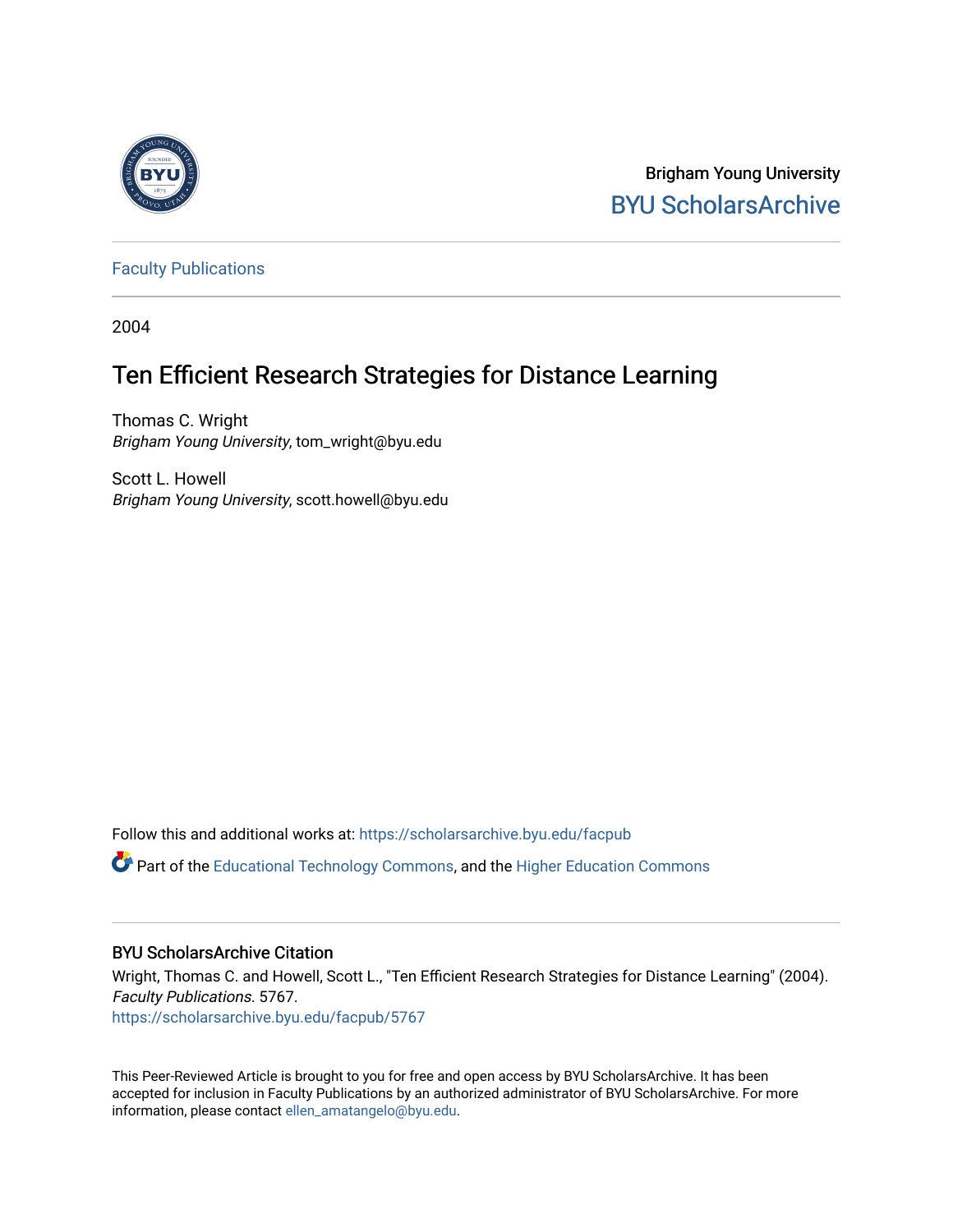See discussions, stats, and author profiles for this publication at: [https://www.researchgate.net/publication/242129738](https://www.researchgate.net/publication/242129738_Ten_Efficient_Research_Strategies_for_Distance_Learning?enrichId=rgreq-a2b374ecf6ad3c1b420c0f9942e48d36-XXX&enrichSource=Y292ZXJQYWdlOzI0MjEyOTczODtBUzoxMDQ1NDA5OTcxNjA5NjdAMTQwMTkzNTkyNDUwNw%3D%3D&el=1_x_2&_esc=publicationCoverPdf)

# [Ten Efficient Research Strategies for Distance Learning](https://www.researchgate.net/publication/242129738_Ten_Efficient_Research_Strategies_for_Distance_Learning?enrichId=rgreq-a2b374ecf6ad3c1b420c0f9942e48d36-XXX&enrichSource=Y292ZXJQYWdlOzI0MjEyOTczODtBUzoxMDQ1NDA5OTcxNjA5NjdAMTQwMTkzNTkyNDUwNw%3D%3D&el=1_x_3&_esc=publicationCoverPdf)

**Article** · January 2004

| CITATION              |                                                                                                                 | READS |
|-----------------------|-----------------------------------------------------------------------------------------------------------------|-------|
| 1                     |                                                                                                                 | 158   |
|                       |                                                                                                                 |       |
| 2 authors, including: |                                                                                                                 |       |
| $\Omega$              | Scott L. Howell<br>Brigham Young University - Provo Main Campus<br>31 PUBLICATIONS 339 CITATIONS<br>SEE PROFILE |       |
|                       |                                                                                                                 |       |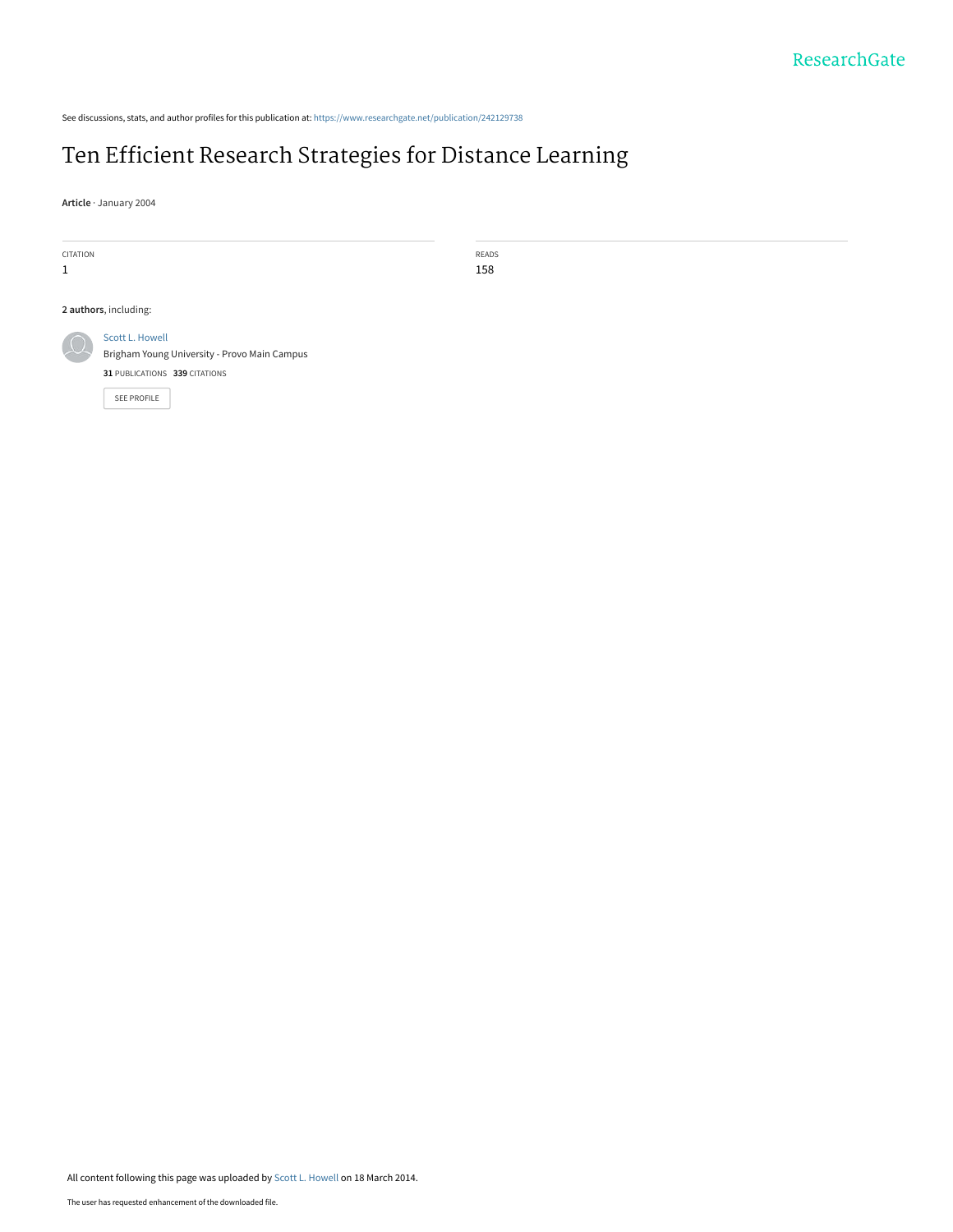# **Ten Efficient Research Strategies for Distance Learning**

*Thomas C. Wright Associate Librarian Department Chair, Social Sciences/Education Library Brigham Young University Tom\_Wright@byu.edu*

*Scott L. Howell, PhD Assistant to the Dean, Division of Continuing Education Brigham Young University Scott\_Howell@byu.edu*

#### **Abstract**

Today's distance education administrator, frequently with an expertise in another academic discipline, is also supposed to be a distance education scholar. This expectation results from the recent interest in distance learning that nearly all institutions of learning and disciplines of study have shown. More research, studies, journals, and essays about distance education also exist than at any other time.

A distance education administrator and an education research librarian at Brigham Young University have teamed up to identify ten pragmatic research strategies to help new, busy, and even a few experienced distance education administrators stay current in their field and successful in their applied research. All distance education research strategies identified were required to pass a distance administrator test for pragmatism, user-friendliness, and efficiency.

The ten research strategies that will be covered are accessing library expertise, books from your or others' library catalogs, academic journals, databases, current awareness services, subscription services, distance education Web portals, associations, listserv/discussions, and use of research assistants.

#### **Introduction**

Distance education administrators, like university administrators, frequently come from the diverse faculty ranks. Frequently, the distance education administrative position is a temporary assignment; after a few years of service, another faculty member will receive the assignment. It would surprise no one that distance education administrators face steep learning curves as they integrate themselves into the field of distance education and are almost always overwhelmed with the administrative responsibilities necessary to keep their own distance education program successful. This article is written for the new and busy distance education administrator in North America who needs to stay current in the field of distance education and conduct occasional research.

The following two scenarios will sound familiar to distance education administrators to whom this writing is directed.

*Scenario 1. The director of distance learning is in the middle of a staff meeting when his cell*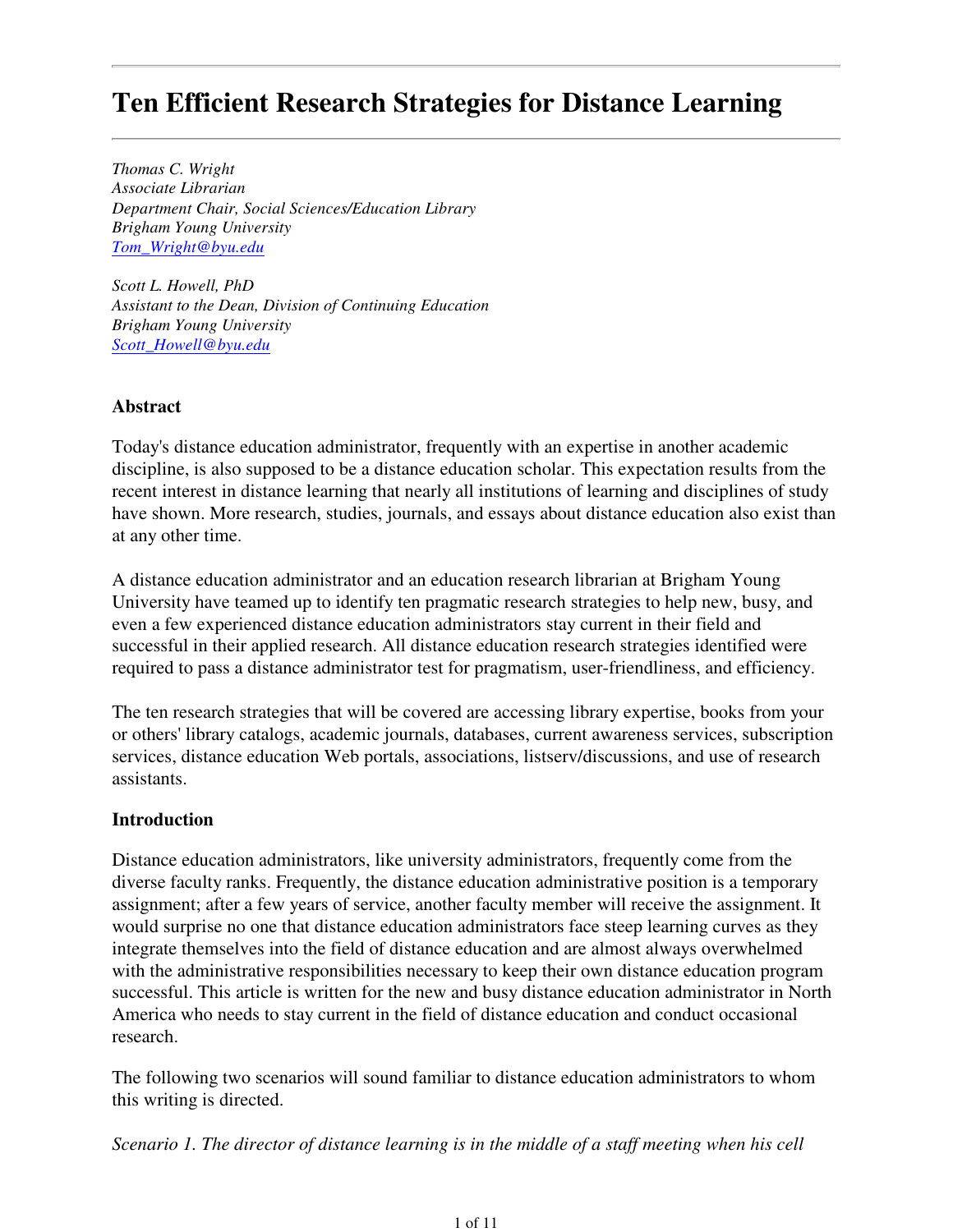*phone vibrates. He wasn't planning to answer the call until he notices "Office of the President"* on the caller ID. He quickly excuses himself from the staff meeting and asks his assistant to cover *some of the housekeeping items on the agenda in his absence.*

*The president, obviously in a hurry, asks the director if he could help her do some research she will need in a meeting with the trustees one week from today. The president explains that one of the trustees has some distance education background and is interested in knowing how this university's program stacks up in mentoring support for students against other distance education programs.*

The director thinks to himself after the president hangs up: "Where am I going to get the time to *devote to this research project? I have a program to run, reports to complete by next week, and employees to keep happy-I'm strapped for time already. Where do I begin? It has been at least eight years since I have done any research, and I am rusty at best."*

*Scenario 2. The chief academic officer for the university calls a professor into his office and announces that the search committee had just selected her, a tenured social work professor, as the new director of distance learning at their university. He tells the professor that she will love her new position, that much is expected, and that her academic dean and department chair have already been authorized to hire a replacement faculty member. This will definitely be a rapid transition!*

*The professor accepts the position-after all, she applied for it-and immediately begins to ask herself where to start. The former director of the program has already moved out of state and will not be much help. She needs to start somewhere. What resources does she have at her disposal?*

(The authors will return briefly to these scenarios in the "Conclusion" section of this article. The reader may also want to try and match some of the research strategies introduced throughout the article with the scenarios described.)

This article represents the "final" compromise between the backgrounds and interests of its two authors: one a university librarian and the other a distance education administrator. This practical, efficient, tempered focus on distance education research-for which the administrator adopts the philosophy that "less is more,"-might not be sufficient for all distance education researchers, but it is a good start for those who are new or just haven't had time to do much research until now. Comprehensive distance education bibliographies and research guides are available (Wang and Liu, 2003), but the authors hope that the focus on these research strategies will equip administrators with the tools necessary to make the informed decisions their position demands.

The ten research strategies that will be covered are accessing library expertise, using research assistants, reviewing books from your library catalog, journals, databases, and consulting current awareness services, subscription services, distance education Web portals, associations, and listserv/discussion groups. Only one of the ten research strategies is considered more important than the rest, and that is where we begin.

#### **Accessing Library Expertise**

The most important research strategy for a distance education administrator is contacting the university's education librarian. Librarians are not only an overlooked resource of tremendous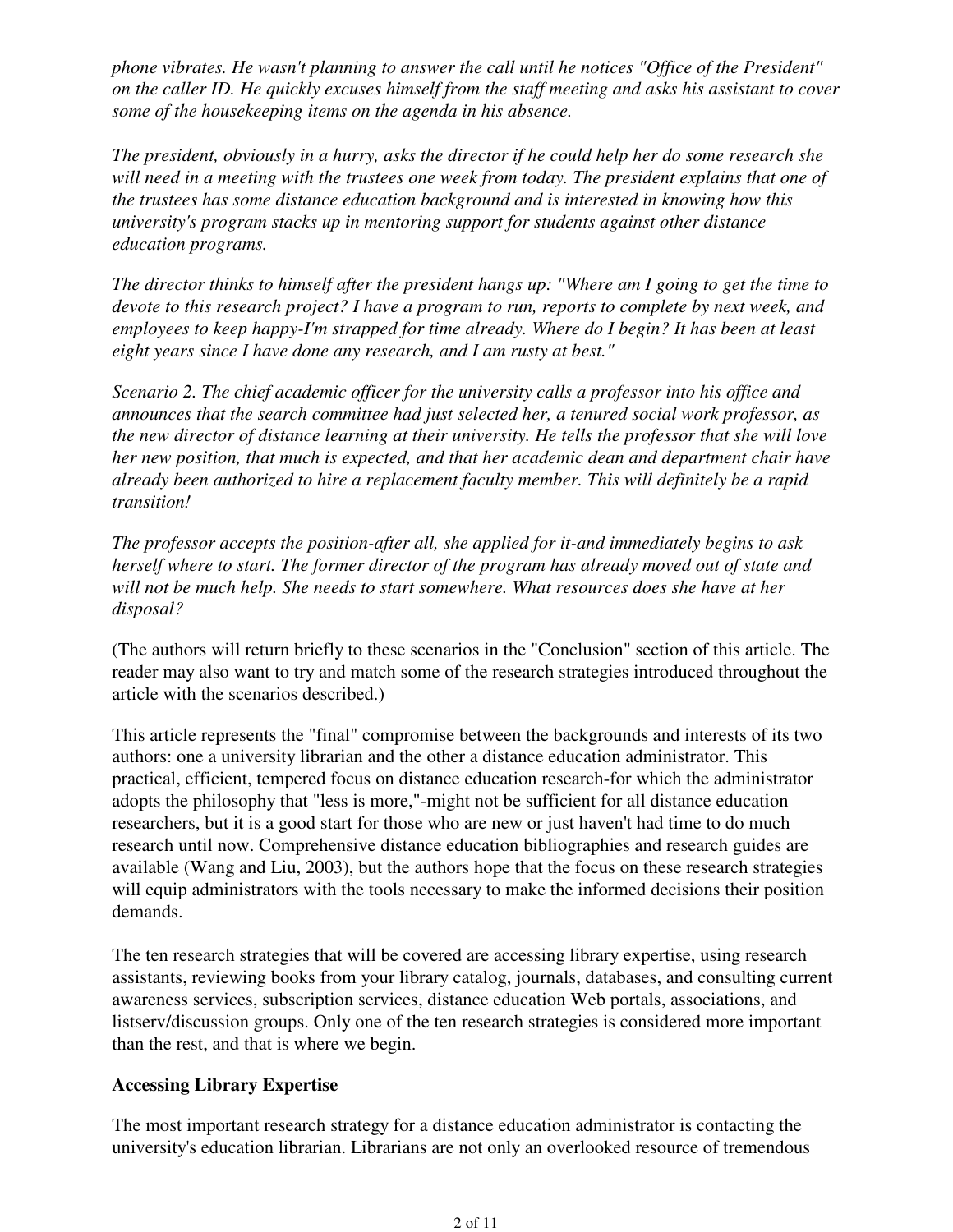value to some university faculty, but even more so to distance education administrators. Librarians, by their very role at a university, specialize in knowing what is current and available in their subject area, how best to access it, and how to best provide patron support, e.g., interlibrary loan, faculty delivery, and related services to the administrator. Their satisfaction derives from patron success: finding what patrons need and in helping patrons advance their area of research. Recent literature also encourages librarians to keep administrators in mind as key clients (Basefsky, 2000). The idea and need for this article came from this very situation: a distance education administrator sought research help on a topic from the university's education librarian who specializes in education.

Perhaps none of the librarians at your university or college are immediate experts in the field of distance education, but they are experts at retrieving information and adapting quickly to other disciplines, including distance education. Librarians are also a close-knit team of professionals, and what they do not know they can find out quickly through their own library community and network. Librarians pride themselves on delivering timely and comprehensive information to their patrons-so give them a chance! Two suggestions: first, treat your librarians as professionals and as a part of your research team-they will live up to your expectations and invariably surprise you with their contributions. Second, librarians enjoy occasional working lunches with the distance education administrators who need their help. (The librarian coauthor insists that the reader know it was the administrator who wrote this section, not the librarian!)

#### **Using Research Assistants**

Many university students, particularly graduate students, are looking for mentored research opportunities, research projects, and internships. One posting on a graduate student board or listserv or one call to the academic department chair or secretary may frequently yield surprising results, both in the short term and sometimes even in the long term, when the administrator ends up hiring the now-graduated student as a full-time employee. Administrators may reason: I don't have the time to supervise a research assistant. I can't justify those part-time student wages. I might embarrass myself at trying to keep ahead of a bright student, since my own research methods are dated. Just try it and find out how quickly fears and concerns are dispelled. Many administrators actually find their few minutes spent each week receiving updates from their research assistant as the most anticipated and enjoyable. As for justifying the research cost of an assistant, many university students (sometime a whole class) will volunteer to help conduct research as part of an assignment, receiving internship or university credit or even seeking ideas and opportunity for their thesis or dissertation. Imagine two or three students spending ten hours a week for a full semester, with the help of a faculty committee, researching distance education questions and issues that will help inform your own work as an administrator. Furthermore, if a research assistant is hired at the student-wage level for the current semester, the expectations need be only short-term and temporary.

#### **Books from Your Library Catalog**

Easy access to literature on distance education is available through your library catalog. If your university has a librarian responsible for collecting in this area, you will likely receive the most recently published books on distance education. If this is not the case, you can always log on to a library catalog for some major distance education research universities, such as Penn State and the University of Maryland. Their focus on the field will allow you to keep up on the latest publications.

Two simple search strategies will allow you to review the library's collection. One is to type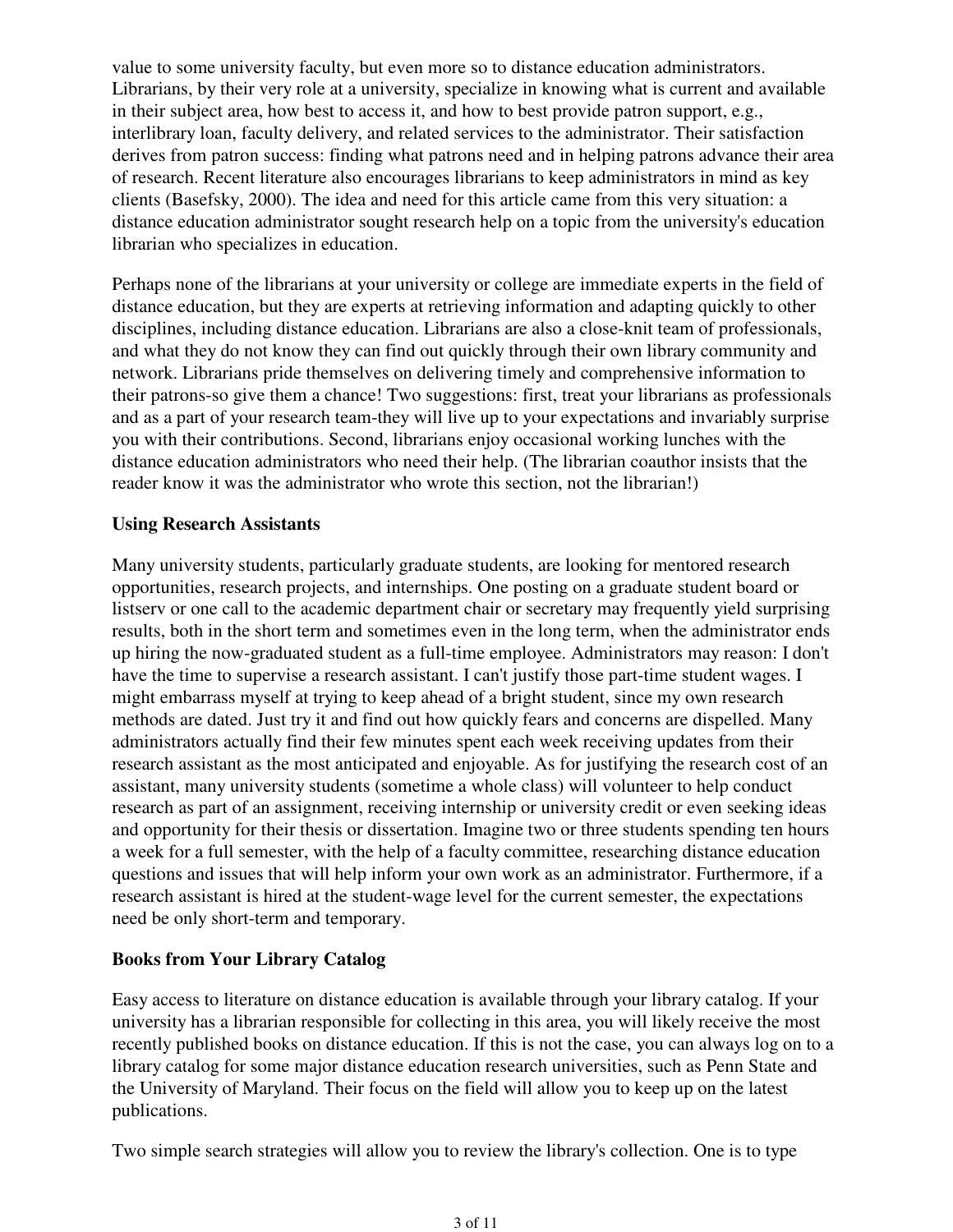"distance education" in the search box and select "title" as the field in which to search for these words. This obviously will retrieve all items that have "distance education" in their title. Since numerous books are being published on distributed learning, online learning, virtual classrooms, etc., another strategy is to take the same search term, "distance education," and select "subject" as the field in which to search. This will collect a number of other items on distance education without explicitly using the term in the title. Library catalogs usually sort their results by date, so you look at the most recently released books at the top of your list. In Figure 1, a typical search screen illustrates a search for books that contain "distance education" in the title; in Figure 2, the results of the search yield 338 titles within the library that have "distance education" included in the title.

**Figure 1. Library search screen for phrase "distance education" in title**

**Figure 2. Results of search using "distance education" in title**

#### **Journals**

The literature in distance education is distributed across hundreds of journals. We discuss how to access this literature under the "Database" section. However, it is important to identify some of the major journals for the discipline. For our purposes, we have selected journals that would contain information most relevant to North America distance education administrators. Many of the journal descriptions listed below are taken immediately from the Web sites associated with each journal.

### *American Journal of Distance Education* http://www.ajde.com/

Formerly published by the American Center for the Study of Distance Education (ACSDE), the American Journal of Distance Education is published by Lawrence Erlbaum. Created to disseminate information and act as a forum for criticism and debate about research and practice of distance education in the Americas, it is offered three times a year to 1,400 subscribers. It is indexed in most educational databases.

#### *Chronicle of Higher Education* http://chronicle.com/

The Chronicle of Higher Education, though not officially a journal, is the academic worlds' chief source of news and information. It is published weekly and read by more than 450,000 college and university administrators and faculty members. Every issue has a section on "Information Technology." Articles on distance education regularly appear in this section. The Chronicle's subscription service includes free access to its entire Web site, including in-depth articles on specific topic areas.

# *Continuing Higher Education Review*

#### http://www.ucea.edu/publications02.htm

Published annually by Harvard University and the University of Continuing Education (UCEA) professional journal, CHEReview contains scholarly articles by experts in continuing education, research reports, and book reviews. Designed for administrators, faculty, and policy-makers in continuing education, the journal seeks to narrow the gap between theory and practice. CHER is distributed to approximately three thousand subscribers each year.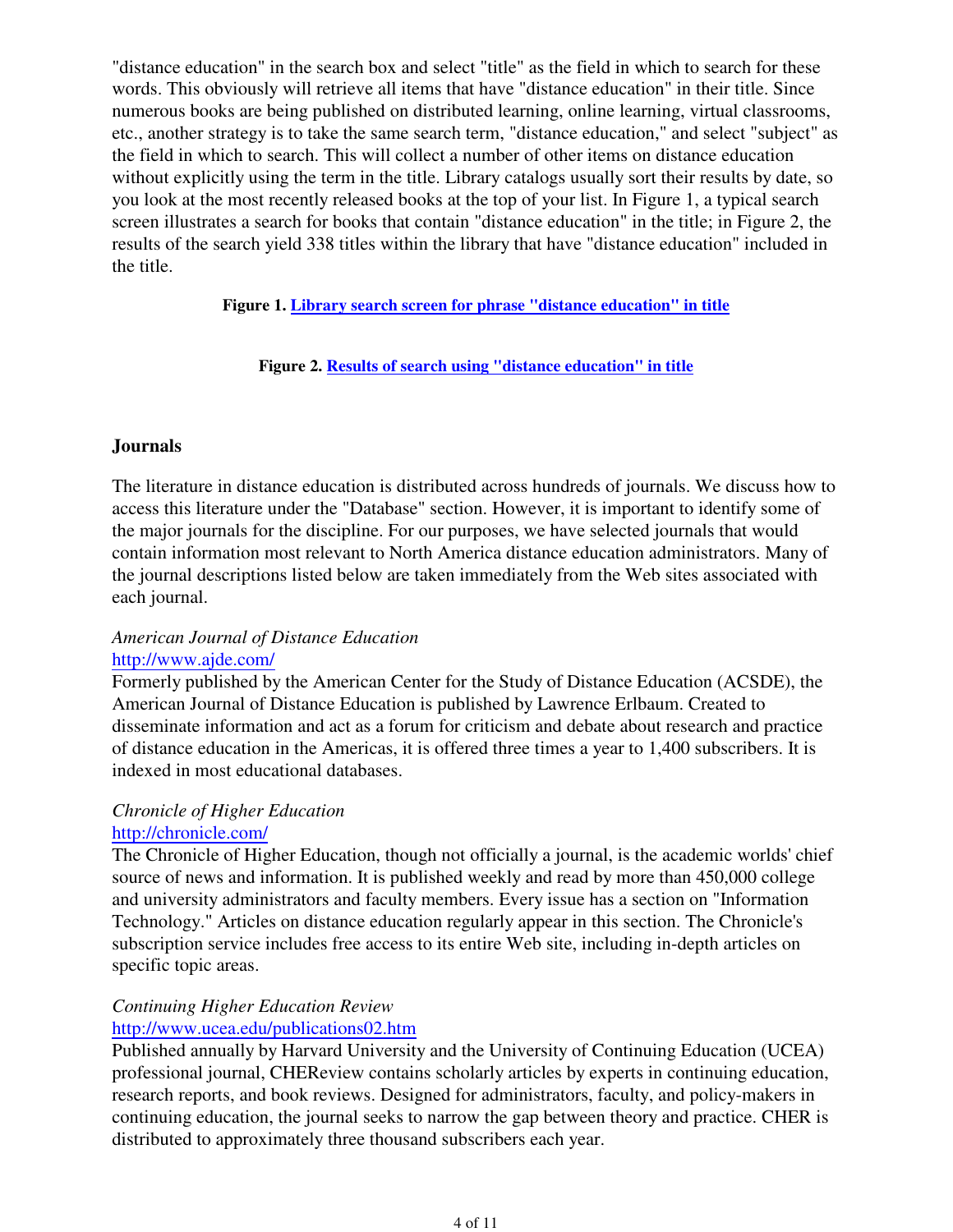#### *DEOSNEWS*

#### http://www.ed.psu.edu/acsde/deos/deosnews/deosnews.asp

This monthly electronic journal, published by the American Center for the Study of Distance Education (ACSDE) at Pennsylvania State University, has been promoting distance education scholarship, research, and practice since 1991. This electronic journal is accessed by more than five thousand subscribers from eighty countries. Beginning January 2004, DEOSNEWS will be published to the ACSDE Web site each month.

#### *International Review of Research in Open and Distance Learning* http://www.irrodl.org/

First published in July 2000, IRRODL is a refereed, interactive online journal. Its purpose is to contribute and disseminate scholarly knowledge on international distance education in theory, research, and best practices. This journal has 6,283 online subscribers as of this writing; and as a sampling of online activity for one day, November 11, 2003, there were 9,387 hits and 568 articles downloaded and printed.

#### *Journal of Asynchronous Learning Networks (JALN)* http://www.aln.org/publications/jaln/index.asp

The Journal of Asynchronous Learning Networks (JALN) is published online by Vanderbilt University for the Asynchronous Learning Networks (ALN) Center. It includes original work in asynchronous learning networks (ALN), including experimental results. Papers that emphasize results, backed by data, are the norm. Occasionally, papers reviewing broad areas are published, including critical reviews of thematic areas. Entire issues are published from time to time around single-topic or disciplinary areas. The journal is now a major resource for knowledge about online learning. It received over 110,000 hits to its Web site in 2003.

# *Journal of Continuing Higher Education*

#### http://www.acheinc.org/publicat.html#journal

Published by the Association for Continuing Higher Education (ACHE) at Pennsylvania State, JCHE is a refereed journal, published three times a year, that features major articles and shorter columns of professional interest. It strives to support continuing higher education by serving as a forum for the reporting and exchange of information based on research, observations, and experience relevant to the field. JCHE has 2,100 subscribers.

## *Journal of Distance Education*

## http://www.cade-aced.ca/en\_pub.php

JDE is published twice yearly to 775 subscribers. As a publication of the Canadian Association for Distance Education (CADE) its aim is to promote and encourage scholarly work of an empirical and theoretical nature that relates to distance education in Canada.

#### *Online Journal of Distance Learning Administration* http://www.westga.edu/~distance/jmain11.html

This peer-reviewed online journal is published four times each year by the State University of West Georgia, Center for Distance Education. The journal welcomes manuscripts based on original work of practitioners and researchers with specific focus or implications for the management of distance education programs. Activity at the journal Web site is measured in "pageviews." During a recent week in November 2003, there were over twelve hundred pageviews.

*Quarterly Review of Distance Education* http://www.aect.org/Publications/qrde.htm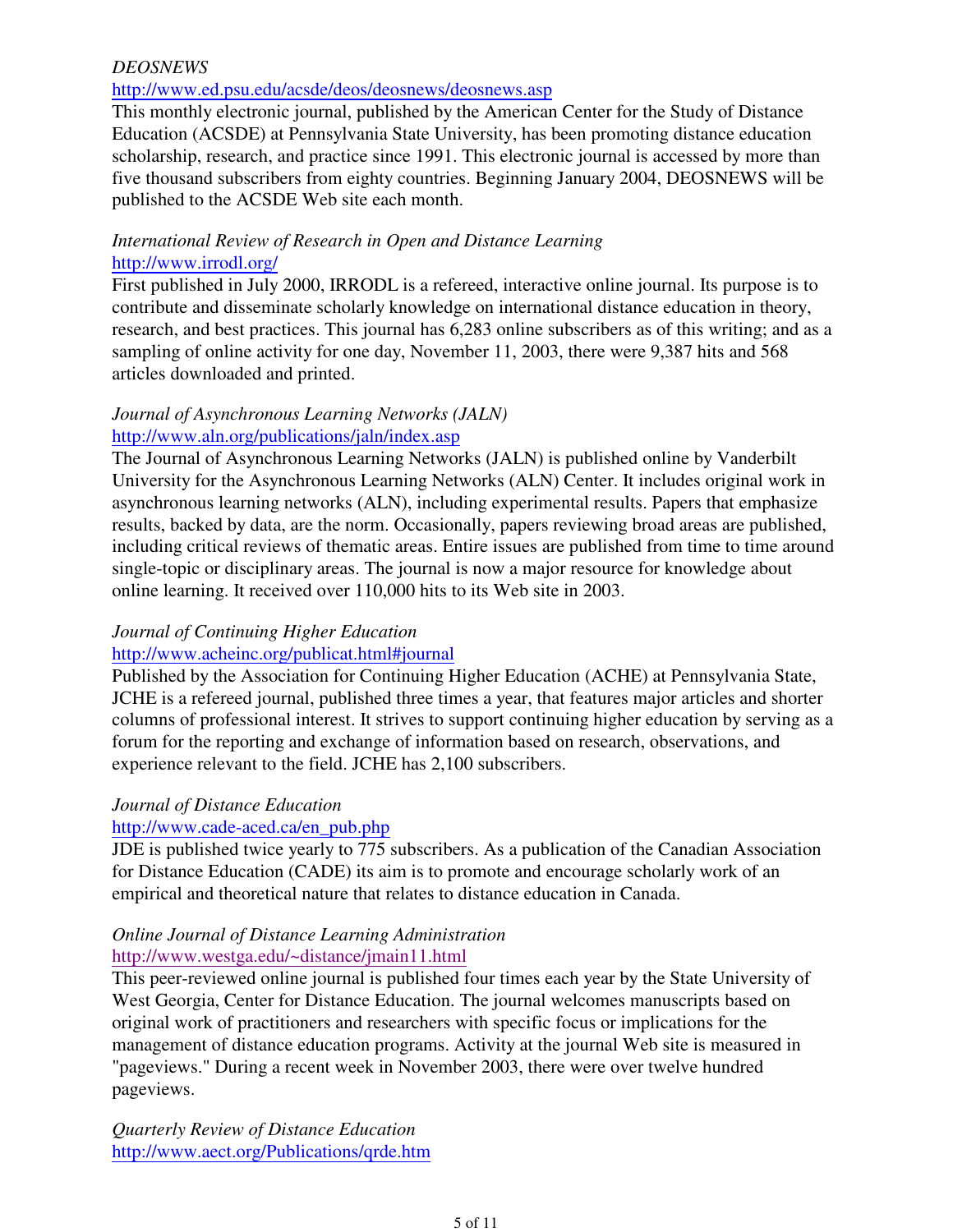The official journal of the Association for Educational Communications and Technology (AECT), the Quarterly Review of Distance Education is a refereed journal that publishes articles, research briefs, reviews, and editorials on the theories, research, and practices of distance education. It is published quarterly to five hundred subscribers.

#### **Databases**

Not that long ago, it was typical for distance education administrators to trek to their library to page through volumes of indices that contained references to relevant journal articles. Many of these volumes now sit unused, relics of a different era, while administrators-turned-occasional-researchers log on to their computers from office or home to search the online equivalent to the print index. Scores of these online databases provide indexing, abstracts, and, increasingly, full-text access to articles from thousands of journals. This, of course, allows researchers to canvass the full landscape of journals and other relevant databases. Using a journal database is particularly valuable in distance education because the literature is distributed across so many different educational journals.

Created in 1966, ERIC (Educational Resources Information Center) has been the archetypal database. ERIC broke new ground in indexing journal articles and other documents pertaining to education. Today, this database is available in most libraries and through its own Web site at http://www.eric.ed.gov/. An invaluable creation of the ERIC organization was its thesaurus. Success in searching an index, especially today's online versions, depends on the correct choice of words. ERIC created a system by which official "descriptors" or subject headings were selected to help the user "collect" the appropriate literature. The term "Distance Education" was adopted on October 24, 1983 by ERIC. By using the appropriate descriptor, the user can have confidence that his/her term will pull in most articles on that particular topic. This thesaurus, created under the direction of the Department of Education, was originally offered in print along with the ERIC indices; it now accompanies any online version of the ERIC database. In Figure 3, the ERIC online thesaurus for the term "distance education" reveals the broader term, "education"; the narrower term, "correspondence study"; and 25 related terms.

#### **Figure 3. The Eric online thesaurus for "distance education"**

Additional information on how to interpret this ERIC output for distance education is found visiting the ERIC Web site, http://www.eric.ed.gov/.

It is quickly evident how the thesaurus can indicate relations between terms and suggest other terms for exploration. In the case of "distance education" it is worth noting that in 1990, seven years after being introduced, 1,260 entries in the database carried that heading. By 1995 the number of citations had grown to 2,709. Today, eight thousand entries in the ERIC database deal with "distance education."

Language is dynamic and will change over time. As an example, in Figure 3, one of the related terms listed for distance education was the term/phrase, "computer-mediated communication," which did not even exist in the 1990 thesaurus but did in the 1995 thesaurus. Today, "distance education" is still the term of choice in searches for literature in the field. However, new terms, such as "distributed learning" or "distributed education," are emerging in the literature as part of the distance education discussion, although they have yet to be officially adopted by ERIC as of this writing. New terms are clearly smaller subsets of the literature but should be noted as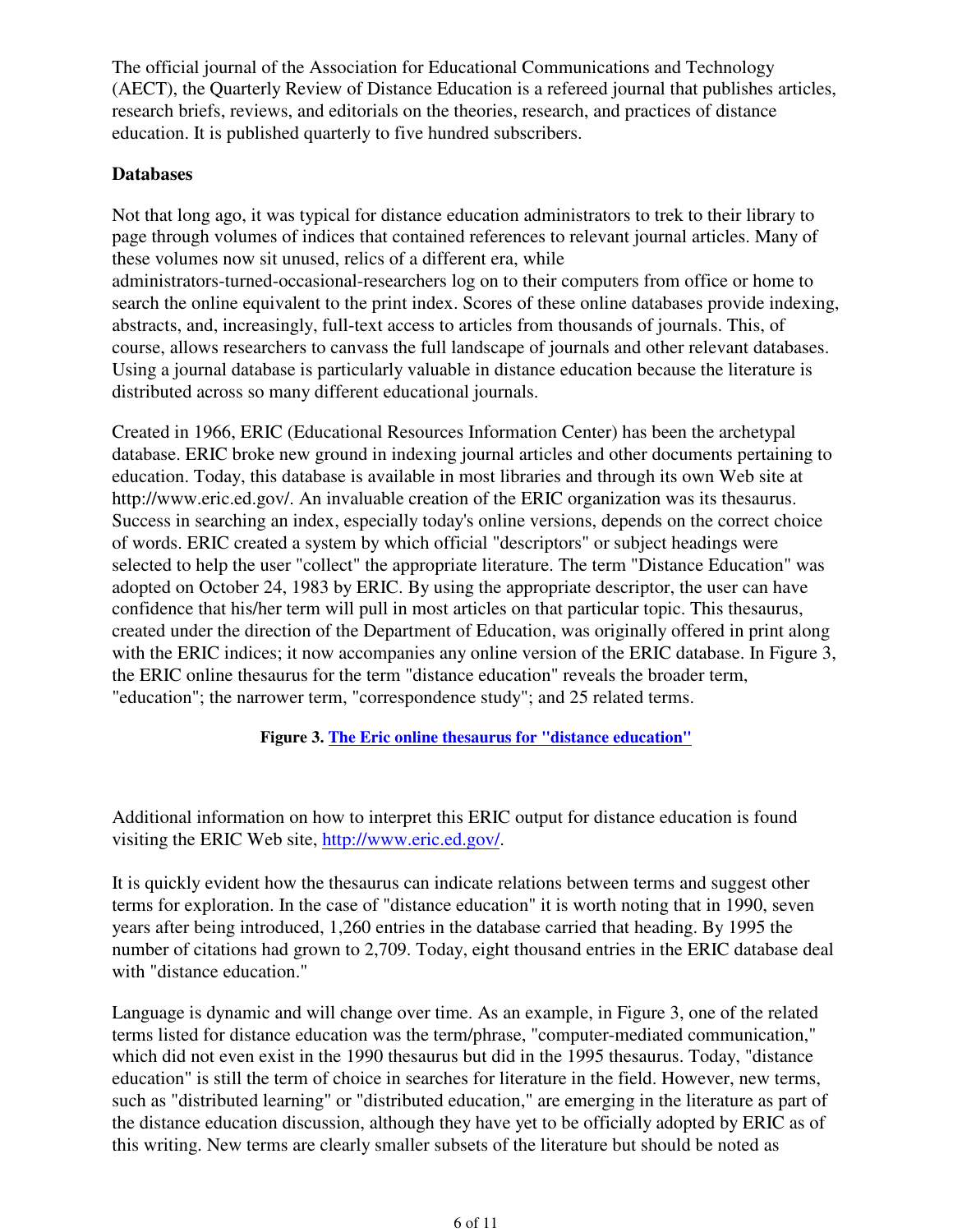research in the field expands and evolves. The ERIC terms discussed and illustrated above can be applied to other databases as well.

The authors have selected four online databases that offer significant coverage of journal literature in distance education. Each database was searched recently using the terms "distance education" and "higher education." The results of this search, or "hits," are references to journal articles that discuss distance education as it pertains to higher education, a subset of all the distance education literature. The number of hits is listed directly after the database name. A short description of the resource follows:

ERIC, 4,382 hits. ERIC indexes over seven hundred journals relating to education.

Education Full Text (Wilson), 782 hits. This is the online version of the old "Education Index." It indexes and abstracts a core group of 430 international periodicals, yearbooks, and selected books in education.

Academic Search Elite, 154 hits. This "Ebsco" product is more multidisciplinary in nature, indexing nearly 2,880 academic, social sciences, humanities, general science, education, and multicultural journals.

Digital Dissertation (Dissertation Abstracts), 314 hits. Dissertation Abstracts, maintained by Proquest/UMI is the single authoritative source for information about doctoral dissertations and master's theses. It contains over 1.6 million entries, with 47,000 new additions yearly. Proquest offers a subscription package that allows users to download most dissertations published after 1996. It is clear that "distance education" is a frequent topic of research. Although not strictly a journal database, this resource can be very helpful in keeping up with the latest scholarly information in the field. Dissertations and theses provide a helpful review of the literature and extensive bibliographies, saving many researchers countless hours in this important exercise.

#### **Current Awareness Services**

Current Awareness Services and Selected Dissemination of Information (SDI) are the phrases used today to describe the modernization of article clipping services for academic researchers. Libraries have used these services for many years (Schlembach, 2001). In Figure 4, distance education administrators can sign up for automated alerts to be sent to their own e-mail address for all new articles made available each week across many journals that match a keyword phrase like "distance education" or for the table of contents and articles for any pre-selected journals. This concept is particularly relevant to the distance education administrator who needs to stay current in his or her reading while not spending hours looking for the best material.

**Figure 4. Ingenta's e-journal, search, and table of content (TOC) alerts (used by permission).**

Many individual database providers (Ebsco, Ovid, Ingenta), publishers (Taylor/Francis, Erlbaum), and even individual journals now allow distance education administrators to request alert messages by e-mail as often as weekly. In Figure 5, the administrator who signed up to receive an Ingenta keyword phrase, "distance education," search receives e-mail notification weekly for all journals in the database that contain those keywords, "distance education." In Figure 6, the administrator who signed up to receive the Ingenta table of contents alerts for a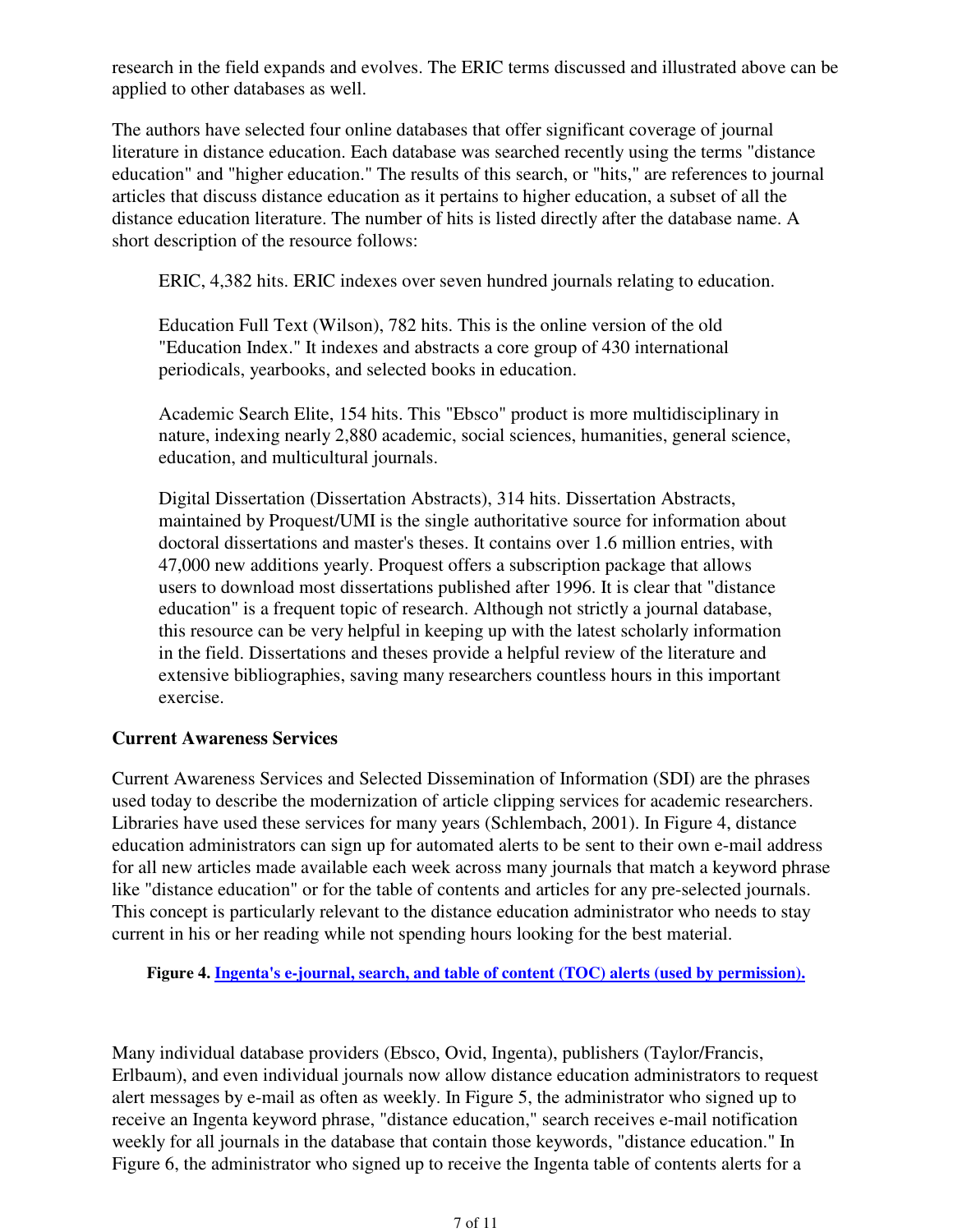journal receives email notification shortly after the most recent issue of that journal is released. In Figure 7, the administrator clicks one of the interested articles, "A Comprehensive Look at Online Student Support Services for Distance Learners."

#### **Figure 5. Keyword phrase, "Distance Education," e-mail for search across all journals in Ingenta database.**

#### **Figure 6. Table of Contents e-mail for newest release of The American Journal of Distance Education.**

#### **Figure 7. Full reference and abstract for article selected in Figure 6 (used by permission).**

These current awareness services allow distance education administrators to conveniently receive tables of contents of preselected journals and search results canvassing hundreds of journals for articles on any given subject.

The few minutes it takes to set up these services will pay off richly for the otherwise occupied administrator. In Figure 8, the local interlibrary loan service is used to request a copy (electronic or hard) of the same article listed in Figure 7. This interlibrary loan service, offered at no cost at most libraries, can also minimize subscription costs for the distance education administrator with a limited budget.

#### **Figure 8. Interlibrary loan request for an article of interested identified through the Current Awareness Service.**

#### **Subscription Services**

The remarkable growth of distance education institutions and services in recent years has spawned subscription services whose target clientele is the busy distance education administrator or practitioner. The objective of these services is similar to that of a news clearinghouse such as Associated Press, which provides timely digests of current distance education news and research. The two most comprehensive services have different business models but provide similar kinds of information. Distance Education Report (http://www.magnapubs.com), published by Magna Publications, has taken the proprietary information approach and charges an annual fee of \$399 U.S. (as of 2003) to institutions to receive its biweekly report, whereas DistanceEducator.com (http://www.distance-educator.com) provides daily e-mail updates at "no direct cost" to subscribers, although readership is now exposed to advertisements by vendors who purchase space on the online newsletter. Distance Education Report has slightly over one thousand subscribers; DistanceEducator.com has eight thousand subscribers.

#### **Distance Education Web Portals**

Web portals have been described in a number of ways, but for our purposes they are Web sites that act as a doorway or gateway (thus portal) to an information environment that gathers related materials, knowledge, and locations for the user. Not surprisingly, some portals provide this clearinghouse functionality better than others. There are numerous distance education Web sites. Our list is more selective than inclusive. We have found that a few high-quality portals will connect the user with the same amount of information as would a larger number of lesser-quality sites. We list the following distance education Web portals with short descriptions of their scope and content-some of them taken directly from the Web portal site:

#### *Distance Education Clearinghouse* http://www.uwex.edu/disted/

This popular distance education site, launched in 1995, is maintained by the University of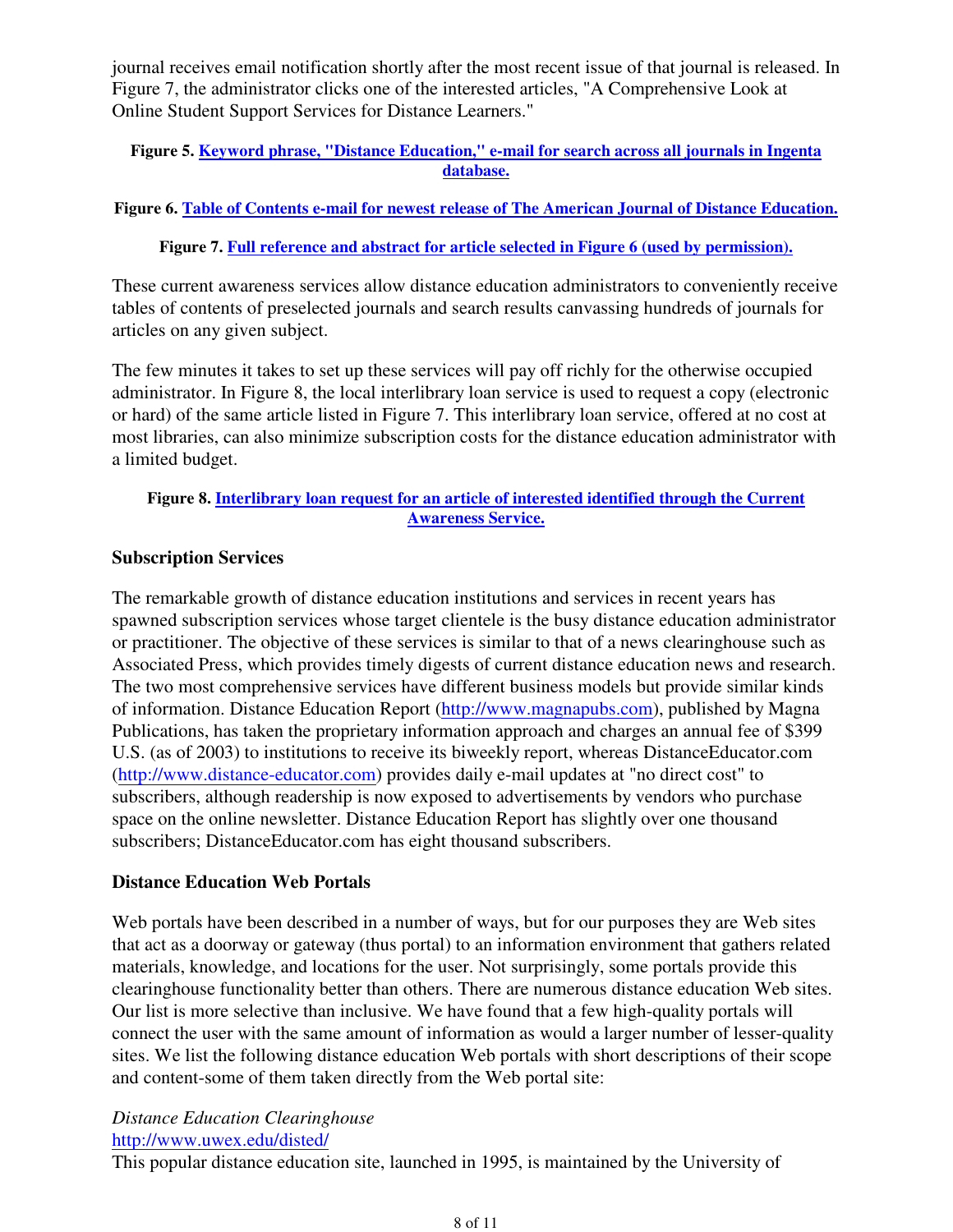Wisconsin Extension. Its sections include the following: (1.) introducing distance education, (2.) keeping current (news), (3.) program and courses, (4.) technology, (5.) teaching and learning, (6.) research, (7.) policies and guidelines, (8.) distance education community, and (9.) learning environment.

#### *SHEEO (State Higher Education Executive Officers) Distance Education Resources* http://www.sheeo.org/helinks/disted-links.htm

The distance education section of SHEEO has two parts: (1.) a collection of links to journals, associations, other Web sites, and policy and (2.) links to distance education sites for the various states.

#### *Distance Educator.Com*

#### http://www.distance-educator.com/

Founded by Professor Farhad Saba of San Diego State University, this site is one of the most comprehensive. It offers an impressive range of resources, including readings, news, conferences, and online courses. In the true spirit of a portal, DistanceEducator.com offers a well organized section of links to Web sites related to distance education.

#### *Learning Resources*

#### http://www.adec.edu/online-resources.html

Maintained at the University of Nebraska by the American Distance Education Consortium (ADEC), this site offers more than you might be looking for. However, administrators might find a number of links worth exploring.

### *ICDL (International Centre for Distance Learning) Literature Database* http://www-icdl.open.ac.uk/lit2k/

This is UK in its orientation, but it does include regional (including North America) divisions. This well-organized site offers access to book listings, conference papers and proceedings, reports, and selected journal articles. The user can browse by format or search the site by topic.

#### *Google Distance Learning Directory*

http://directory.google.com/Top/Reference/Education/Distance\_Learning/

Using Google's new directory, users can browse links within distance learning categories including associations, conferences, forums, and research. This site is easy to navigate and is updated regularly.

#### *Minnesota Virtual University Distance Education Resources* http://www.mnvu.org/mnvu/2230.jsp

This site serves as the Minnesota official gateway to distance education resources. It lists a number of the sites already mentioned. A valuable feature is the extremely comprehensive Lorne's distance education bibliography.

#### **Associations**

In North America, a few national associations provide community for distance education practitioners and scholars. Many of these associations also sponsor annual conferences. A cursory review of the Web sites for these associations reveals archives of past conferences and frequently a listing of staff members, many of whom are accessible for questions about best practices and research from its membership. Most of these associations have free or nominal membership fees-some of which are included in the conference fee.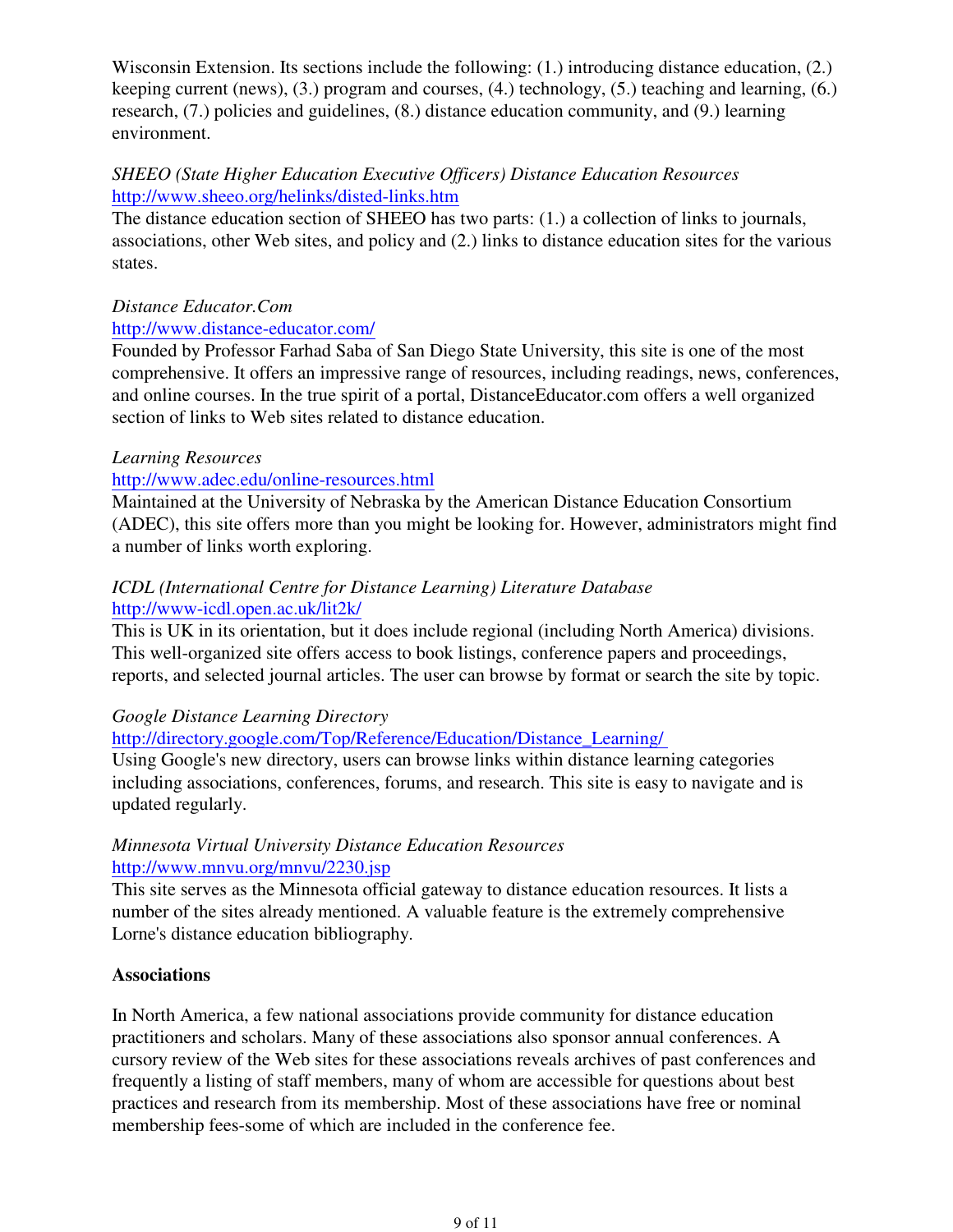*University Continuing Education Association* http://www.ucea.edu/ *American Association for Collegiate Independent Study* http://www.aacis.org/ *Western Cooperative for Education Telecommunications* http://www.wcet.info/about/ *The American Distance Education Consortium* http://www.adec.edu/ *The Sloan Consortium* http://www.aln.ucf.edu/

#### **Listserv/Discussion**

Another valuable research strategy is distance education listserv participation. Associations described earlier, such as, UCEA Communities of Practice and AACIS, will often sponsor online discussions or e-mail exchanges as a way to network members who can provide quick responses to queries. DEOS-L http://lists.psu.edu/archives/deos-l.html (The Distance Education Online Symposium), though not sponsored by an association, is currently the most active distance education listserv, averaging about seven e-mails each day. It has thousands of subscribers worldwide and is managed by the American Center for the Study of Distance Education at Penn State.

If a member posts a question to the list about current research, responses are often received within 24 hours, which frequently include research findings, bibliographies, and further contact information. At the time of this writing, author Howell happened to be researching a topic that one of the listserv members inquired about, and he was able to provide this member a current bibliography the same day.

Now we return to our two scenarios. . . .

*In the first situation, the director of distance learning was asked to come up with some information on mentoring support for students-the next week no less! He contacted the education librarian who shared with him this article and then helped the distance learning administrator conduct some database searches on the subject. Together, they identified in no less than an hour several relevant articles that they electronically retrieved. With articles in hand, the director sent an email to the DEOS-L listserv inquiring how other institutions were providing mentoring support to their distance education students. To his delight, he received several responses the next couple days providing enough comparative information to at least be prepared to inform the president of what a couple other institutions were doing. Assuming that this might be an ongoing concern, the distance learning administrator then set up an keyword search (distance education and student mentoring) in Ingenta (Current Awareness Service) that would be conducted every thirty days. The president was pleased and the distance education administrator reassured in his ability to quickly research the needed information.*

*In our second scenario, a new director is faced with that steep learning curve and wonders where to begin. Again, she did need look any further than the university library and this article to start with. A quick perusal of the catalog revealed several reference books on distance education that promised to quickly orient her on the major issues and most current research topics in the discipline. Her subscription to the DEOS-L listserv and new membership in several associations has helped her monitor current discussions and conference proceedings. She is now familiar with several distance education Web portals and knows how to find just the right information she needs when she needs it. She has also introduced herself to the university's education librarian and already received a tutorial on effective database searching for journal articles and dissertations from this librarian. After a few weeks, she already feels much better about her new position; the curve doesn't appear to be as steep as she first thought.*